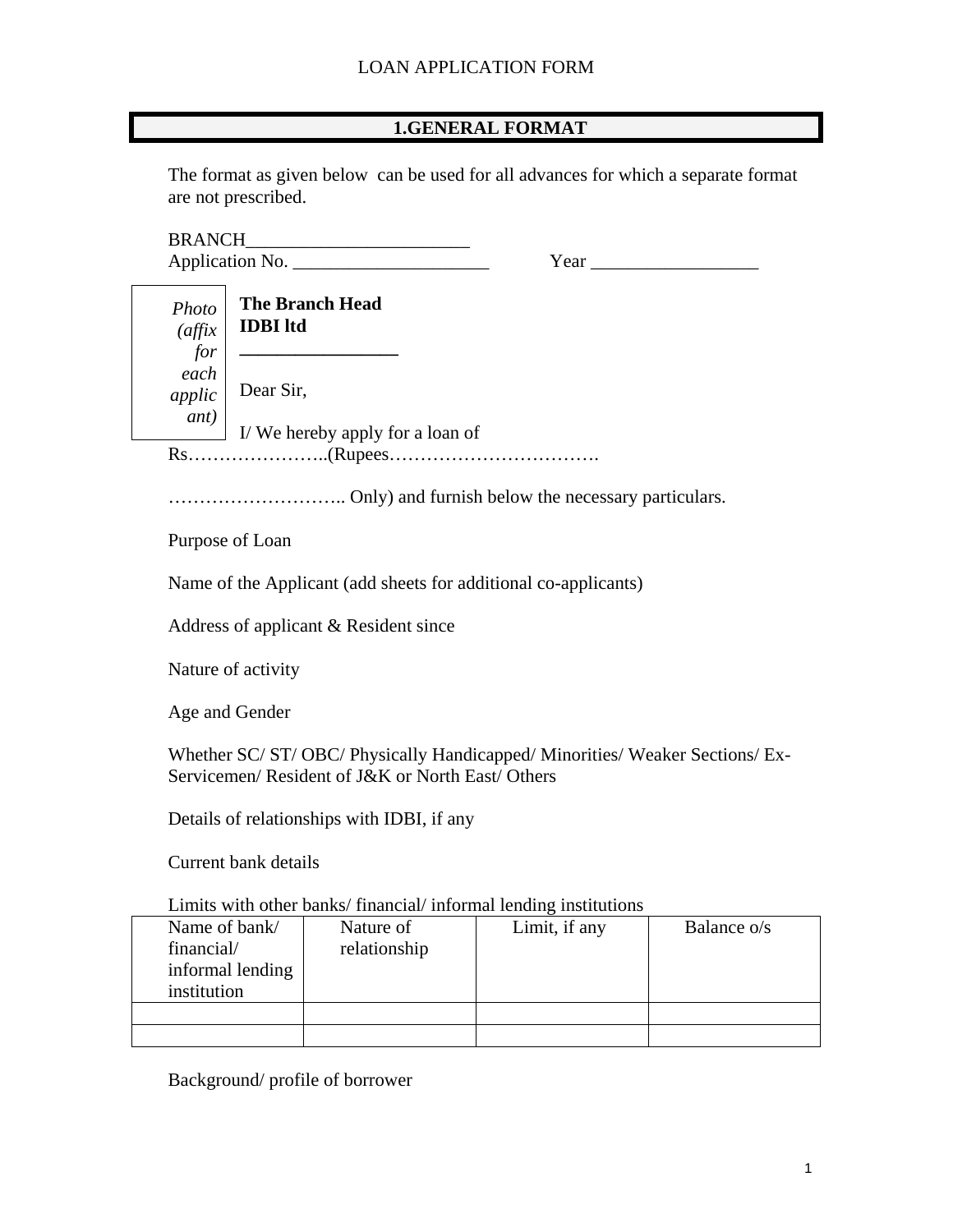# Particulars of Land Holding

| Village | Total<br>acres | Land<br>revenue<br>(Rs.) | Total<br>irrigated<br>acres | Sources<br>of<br>irrigation | Value of<br>total<br>acres<br>(Rs.<br>Lakh) |
|---------|----------------|--------------------------|-----------------------------|-----------------------------|---------------------------------------------|
|         |                |                          |                             |                             |                                             |
|         |                |                          |                             |                             |                                             |

# Basis for request of limits (enclose copies/ separate sheets, if required)

| a. Location of the<br>area in which | Name of Crop | Survey/ Khasra<br>No | Source of<br>Irrigation |
|-------------------------------------|--------------|----------------------|-------------------------|
| farming is<br>proposed              |              |                      |                         |
|                                     |              |                      |                         |
|                                     |              |                      |                         |

## b. Income from agriculture in Rs. Lakh

|            | $SY$ (- | $SY$ (- | SY(0) | SY(1) | $\ddotsc$ | SY      |
|------------|---------|---------|-------|-------|-----------|---------|
|            | 2)      | 1)      |       |       |           | $(n)$ * |
| Annual     |         |         |       |       |           |         |
| gross      |         |         |       |       |           |         |
| farm       |         |         |       |       |           |         |
| income     |         |         |       |       |           |         |
| (a)        |         |         |       |       |           |         |
| Expenses   |         |         |       |       |           |         |
| (b)        |         |         |       |       |           |         |
| Annual     |         |         |       |       |           |         |
| net farm   |         |         |       |       |           |         |
| income     |         |         |       |       |           |         |
| $(c)=(a)-$ |         |         |       |       |           |         |
| (b)        |         |         |       |       |           |         |
| Income     |         |         |       |       |           |         |
| from       |         |         |       |       |           |         |
| allied     |         |         |       |       |           |         |
| activities |         |         |       |       |           |         |
| Income     |         |         |       |       |           |         |
| from       |         |         |       |       |           |         |
| project    |         |         |       |       |           |         |

'n' should not be lower than the tenor of the facility/ card

c. Position of payment of income and wealth tax for last 3 years

| d. Specify arrangements for |  |
|-----------------------------|--|
| Cultivation activities      |  |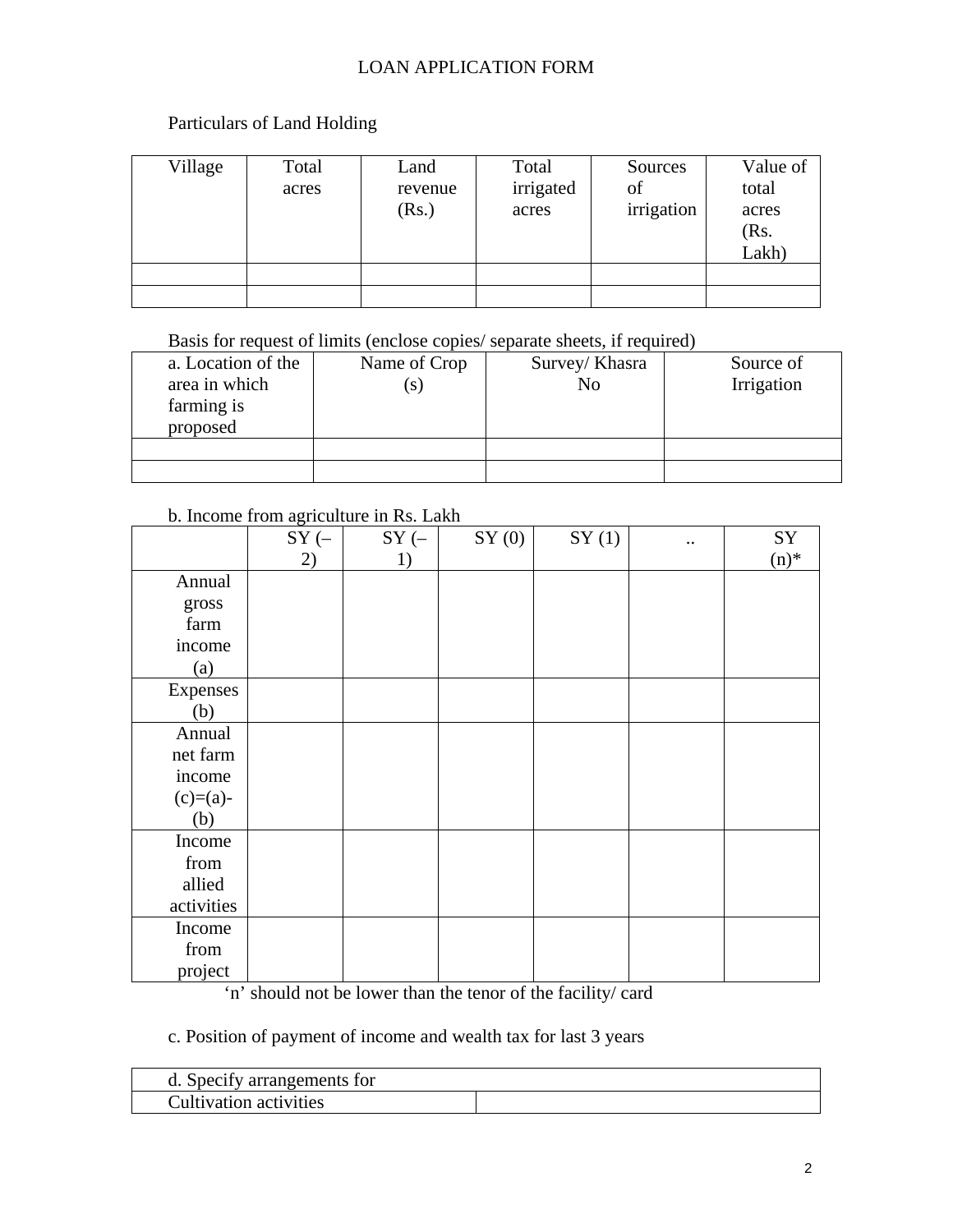| Procuring inputs     |  |
|----------------------|--|
| Marketing of produce |  |
| Storing of produce   |  |
| Transport of produce |  |

| e. Loan and interest servicing requirement |  |  |
|--------------------------------------------|--|--|
| Gestation period                           |  |  |
| Installment frequency                      |  |  |

f. Particulars of networth (for each applicant)

## **I. Assets Owned**

|                |                                                |                                |                                                          | (Amount in Rs.)                         |
|----------------|------------------------------------------------|--------------------------------|----------------------------------------------------------|-----------------------------------------|
| <b>Details</b> | Location<br>(Specify<br>Door No.<br>Sy.No.etc. | <b>Purchase</b><br>Price (Rs.) | <b>Present</b><br><b>Market</b><br><b>Value</b><br>(Rs.) | <b>Annual</b><br><b>Income</b><br>(Rs.) |
|                |                                                |                                |                                                          |                                         |

# **II. Liabilities (both direct and indirect)**

|               | (Amount in Rs.) |               |                |                |                |                 |
|---------------|-----------------|---------------|----------------|----------------|----------------|-----------------|
| <b>Name</b>   | <b>Security</b> | <b>Amount</b> | <b>Present</b> | <b>Amount</b>  | <b>Purpose</b> | <b>Borrowed</b> |
| of the        |                 | Overdue       | Liabilit       | <b>Availed</b> |                | from            |
| <b>Borro</b>  |                 |               | y              |                |                |                 |
| wer           |                 |               |                |                |                |                 |
| in            |                 |               |                |                |                |                 |
| case          |                 |               |                |                |                |                 |
| <b>of</b>     |                 |               |                |                |                |                 |
| indire        |                 |               |                |                |                |                 |
| <sub>ct</sub> |                 |               |                |                |                |                 |
| liabili       |                 |               |                |                |                |                 |
| ty            |                 |               |                |                |                |                 |

## Net worth of applicant [II-III] Rs.

| Particulars of guarantors |         |                                   |                        |                                                                                     |
|---------------------------|---------|-----------------------------------|------------------------|-------------------------------------------------------------------------------------|
| Name                      | Address | Relationship<br>with<br>applicant | Networth<br>(Rs. Lakh) | Basis of<br>networth<br>(enclose)<br>copies/<br>separate<br>sheets, if<br>required) |
|                           |         |                                   |                        |                                                                                     |
|                           |         |                                   |                        |                                                                                     |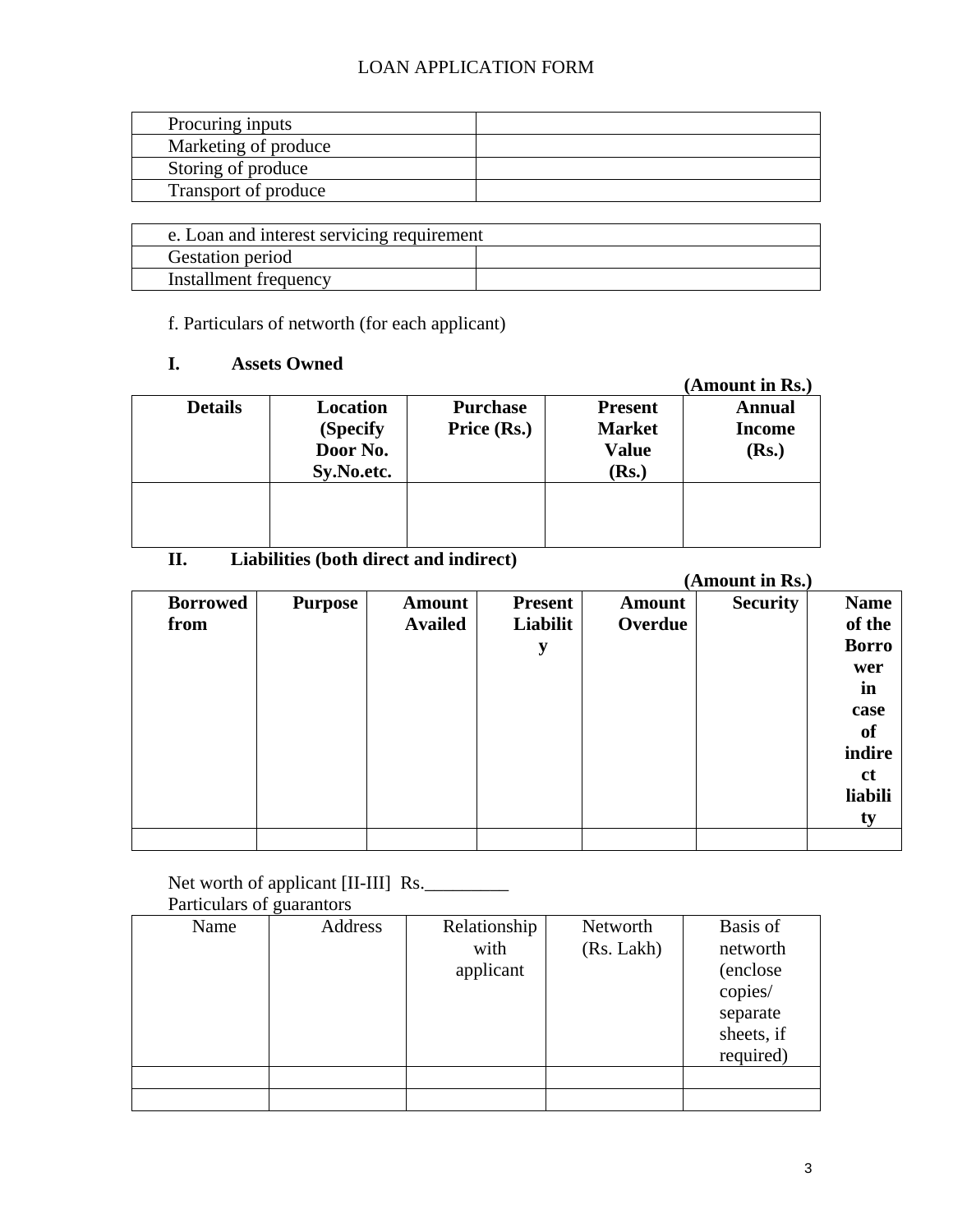#### Declaration:

 I/We hereby declare that the particulars given above are true and correct to the best of my/our knowledge and belief.

 It will be in order for the Bank to disqualify me/us from receiving any credit facilities from the Bank in case it is proved that the declarations of my/our outside borrowings made above contain misrepresentation of facts.

 I/We hereby declare that I/we have no borrowings from any other agency on the date of application other than those mentioned under Point No. 9.

 I/We undertake not to borrow from any other agency without the permission of the Bank.

 Whether the Applicant/s, Co-obligant/s, Guarantor/s is/are related to any Senior Officer of the Bank : Yes/No. If yes, specify the names of the officer with designation and the branch/office working and the nature of the relationship.

#### **Name \_\_\_\_\_\_\_\_\_\_\_\_\_\_\_\_\_\_\_\_\_\_\_\_\_\_\_\_\_\_\_\_\_\_\_\_\_\_\_\_\_Relationship\_\_\_\_**

We certify that all the information furnished by me/us is true; that I/we have no borrowing arrangements for the unit with any Bank other than the facts mentioned under 9 above; that no legal action has been/is being taken against me/us; that I/we shall furnish all the information that may be required by you in connection with my/our application; that this may also be exchanged by you with any agency you may deem fit, and that you, your representatives, representative of Reserve Bank of India or any other agency as authorized by you, at any time, inspect/verify our assets, books of accounts, etc., in our farm factory and/or business premises.

 I/We hereby undertake to abide by the terms and conditions that the Bank may stipulate in sanction of this loan and inform Bank in the event of acquiring any other assets during the tenure of the advance.

Place:

Date: Signature of Applicant/s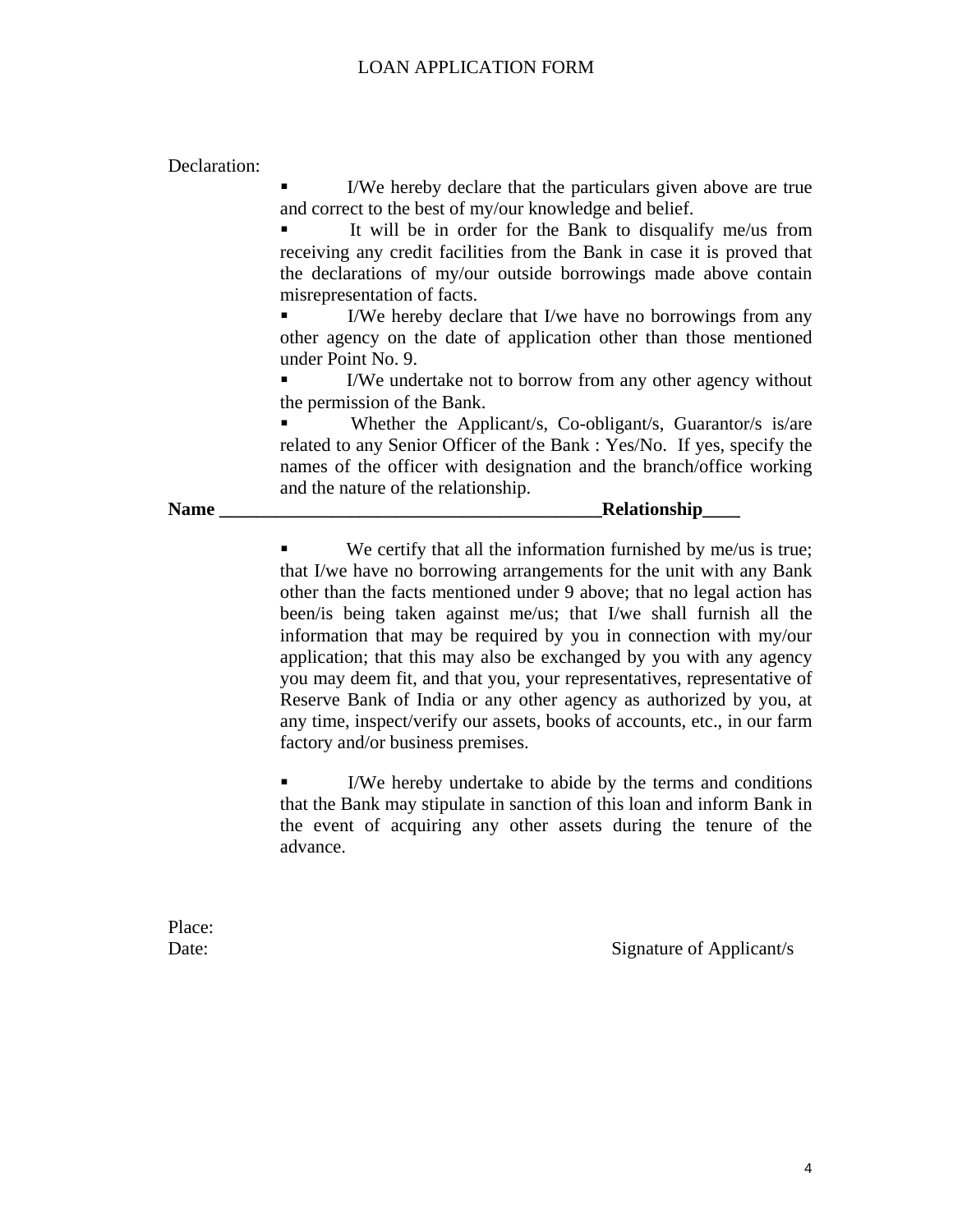## Details of Co-obligants/ Guarantor/s (separate sheet for each guarantor)

| ı.         | <b>Address</b>                            |     |                         |            |                                                                                                 |
|------------|-------------------------------------------|-----|-------------------------|------------|-------------------------------------------------------------------------------------------------|
| SI.<br>No. | <b>Name</b><br>with<br><b>Surna</b><br>me | Age | Father's<br><b>Name</b> | Occupation | <b>Full Address with</b><br><b>Name</b><br>of<br>Village/P.O./Tq./D<br>ist./<br><b>Pin Code</b> |
|            |                                           |     |                         |            |                                                                                                 |

### **II. Assets Owned**

|                |                                                |                                |                                                          | (Amount in Rs.)                         |
|----------------|------------------------------------------------|--------------------------------|----------------------------------------------------------|-----------------------------------------|
| <b>Details</b> | Location<br>(Specify<br>Door No.<br>Sy.No.etc. | <b>Purchase</b><br>Price (Rs.) | <b>Present</b><br><b>Market</b><br><b>Value</b><br>(Rs.) | <b>Annual</b><br><b>Income</b><br>(Rs.) |
|                |                                                |                                |                                                          |                                         |

## **III. Liabilities (both direct and indirect)**

|                         |                |                          |                             |                   |                               | (Amount in Rs.)                           |    |     |
|-------------------------|----------------|--------------------------|-----------------------------|-------------------|-------------------------------|-------------------------------------------|----|-----|
| <b>Borrowed</b><br>from | <b>Purpose</b> | Amount<br><b>Availed</b> | <b>Present</b><br>Liability | Amount<br>Overdue | <b>Security</b>   <b>Name</b> | Borrower in case of<br>indirect liability | of | the |
|                         |                |                          |                             |                   |                               |                                           |    |     |

IV. Net worth of Co-obligant/Guarantor [II-III] Rs.

I/We offer to stand as Co-obligant/ Guarantor/s for the credit facilities to be extended to \_\_\_\_\_\_\_\_\_\_\_\_\_\_\_\_\_\_\_\_\_\_\_\_\_.

We certify that all the information furnished by me/us may also be exchanged by you with any agency you may deem fit, and that you, your representatives, representative of Reserve Bank of India or any other agency as authorized by you, at any time.

**Place:** 

**Date: Signature of Co-obligant/Guarantor/s**